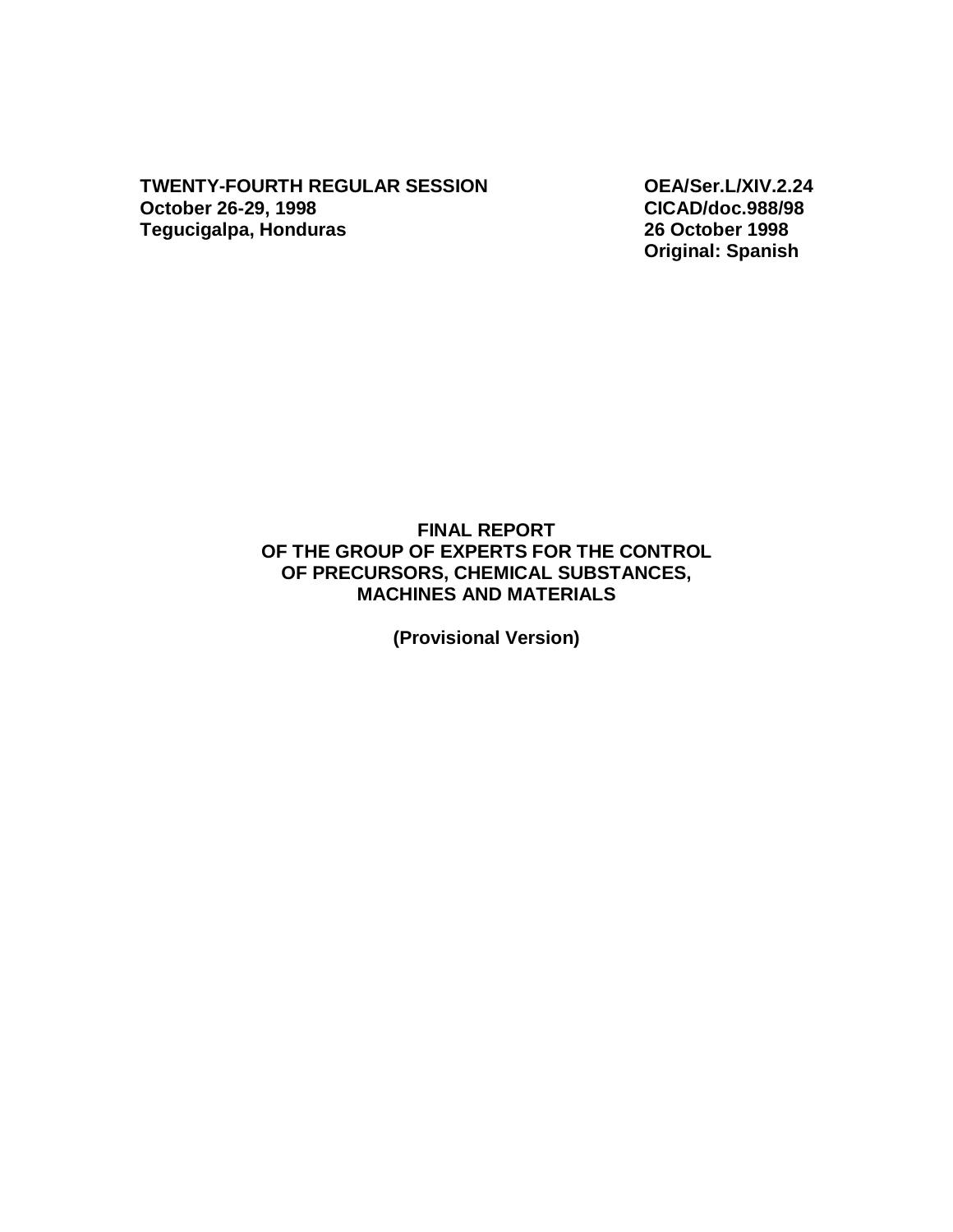**MEETING OF THE GROUP OF EXPERTS OEA/Ser.L/XIV.4 FOR THE CONTROL OF PRECURSORS, CICAD/PRECUR/BO/doc.14/98 CHEMICAL SUBSTANCES, MACHINES AND MATERIALS Original: Spanish** 

**Santa Cruz de la Sierra, Bolivia September 29 to October 2, 1998** 

**FINAL REPORT (Provisional Version)**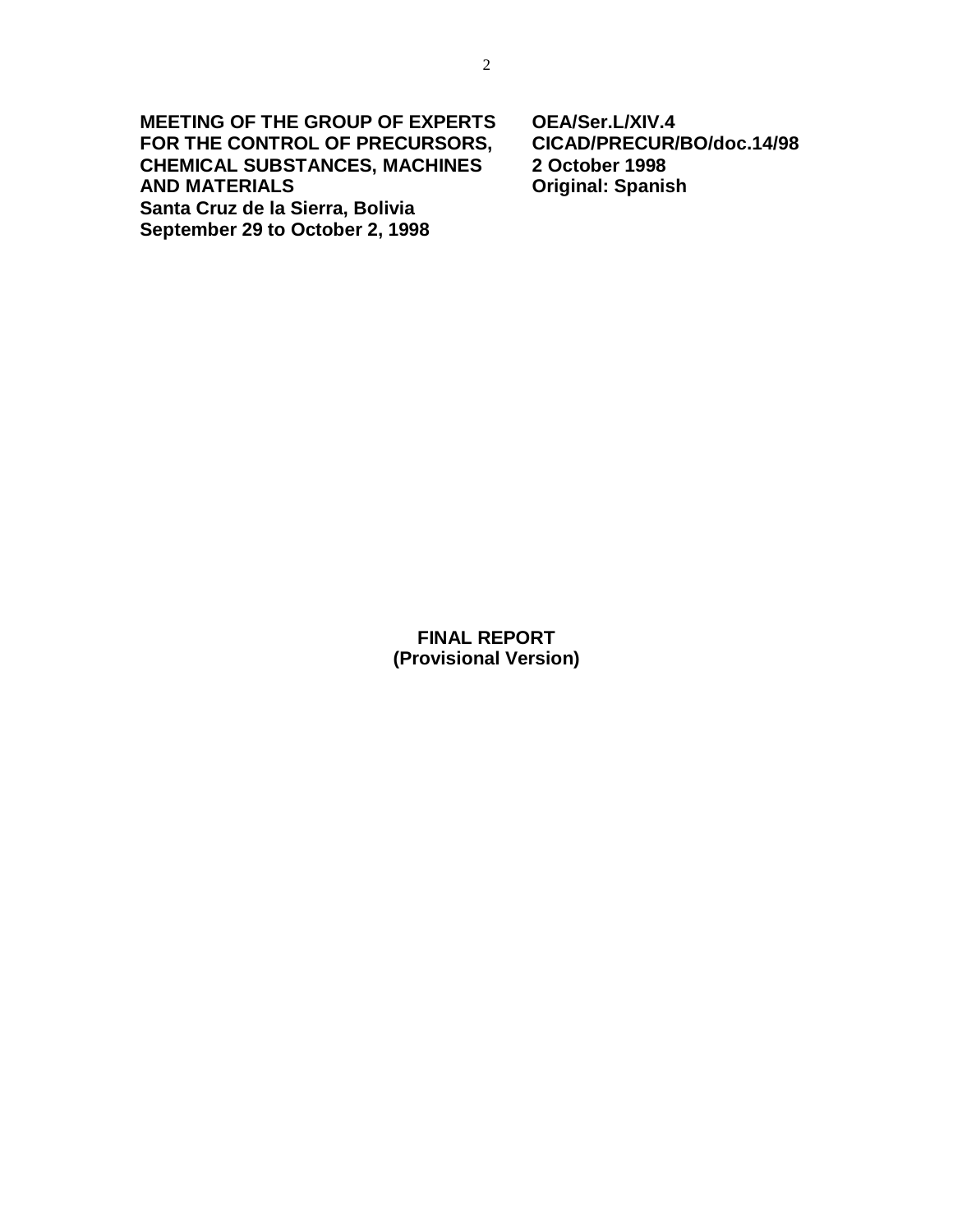#### **I. BACKROUND**

The Expert Group last met in Washington D.C. between April 29 to May 1, 1998, with the objective of analyzing, considering the written proposals for amending the Model Regulations to Control Diversion of Precursor Chemical, Machines and Materials previously submitted by member countries as well as new proposals. The Expert Group made a number of recommendations but did not conclude its work and submitted that it should be reconvened in September to conclude the amendment of the regulations paying particular attention to offence provisions, to consider procedures for harmonizing controls over the international movement of chemicals such as pre-export clearances and import, export and transshipment control systems, review the countries' codification system for identifying chemical substances, to review a report by the Secretariat on a chemical control software system, and hear from the European Commission on the subject of harmonized controls.

The Government of Bolivia offered to host the next meeting and the meeting was agreed to be held in Santa Cruz de la Sierra, Bolivia, September 29 to October 2, 1998.

#### **II. OPENING SESSION, WORKING SESSIONS AND CLOSING SESSION**

The opening session was held in the morning of September 29, 1998 in the Hotel Los Tajibos in Santa Cruz de la Sierra, Bolivia. Mr. David Beall, Executive Secretary of CICAD gave opening remarks and the meeting was opened by Mr. Guillermo Canedo Patiño, the Vice-Minister of the Department of Defensa Social. The Chair, Mr. Michel Diban of Chile also addressed the meeting and it was agreed that the meeting should be co-chaired by Mr. Diban and a Bolivian representative. Mr. Gonzalo Ascarrunz, the Director of the Department of Cochabamba, of the General Directorate of Controlled Substances was appointed co-chair.

During the meeting, six working sessions were held in accordance with the Schedule of Activities. The various items of the Expert Group's mandate were considered at these sessions, including the consideration and adoption of the proposals of countries to amend the model regulations; an exposition of the Bolivian strategy to combat drug trafficking by Minister of State Mr. Guido Náyar; and a review of the European Community's efforts to prevent the diversion of precursor chemicals by Mr. Miguel Angel Flores, Consul of the European Commission to Bolivia, including particular mention of pre-export notification as one of the most effective measures for this purpose. The Executive Secretariat also gave a presentation on recent developments of a "Uniform Software for the Control of Chemicals" which will provide the responsible authorities with a valuable tool to facilitate the registration of business dealing in and utilizing these substances, overseeing the providing of import and export licenses and establishing an on-line basis for communications among national authorities responsible for the control of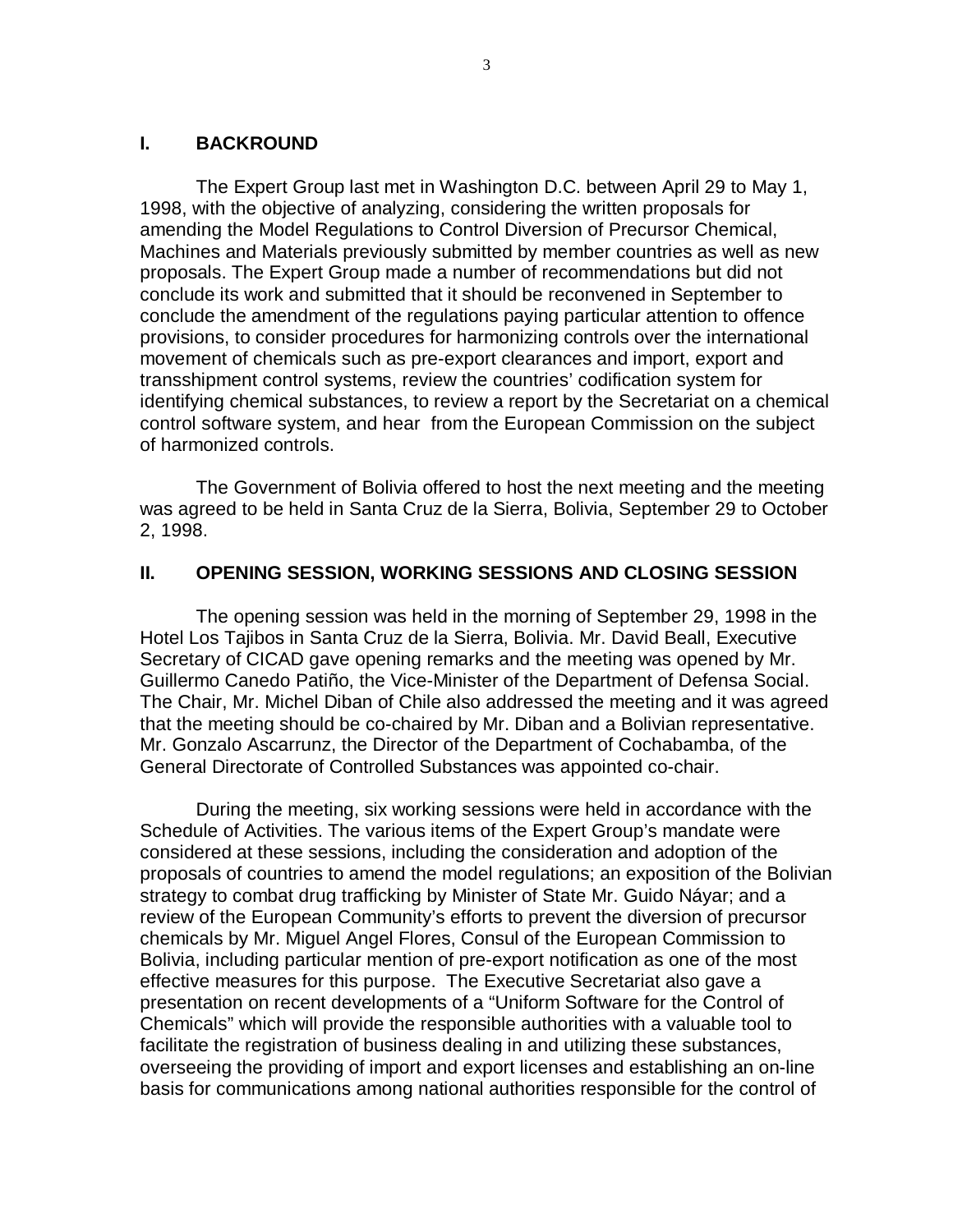these substances. In addition, Argentina, Colombia, Jamaica, Peru and Uruguay formed a working group with the Executive Secretariat to review the Tables to the Model Regulations, including inserting some new synonyms for substances and correcting some of the harmonized codes. The Group's decisions and recommendations appear below in this final report.

The Closing session was held on Friday, October 2, 1998 at which time a new Chair, Mr. Gonzalo Ascarrunz of Bolivia was elected by acclamation. The outgoing Chair, Mr. Michel Diban of Chile, thanked Government of Bolivia for all the support it had provided to make the meeting a success and also thanked the Executive Secretariat for its labors in that regard. The Group warmly applauded the Chair for his invaluable contribution to the management of the meeting.

## **III. OFFICERS, PARTICIPANTS AND OBSERVERS**

The following member countries designated experts for the Meeting: Argentina, Bolivia, Brazil, Canada, Chile, Colombia, Costa Rica, El Salvador, Guatemala, Jamaica, Mexico, Paraguay, Peru, the United States, Uruguay, and Venezuela.

Also attending this meeting as observers were Spain, France and Italy.

The names of the experts, observers and officials of CICAD's Executive Secretariat, who participated in the meeting are listed in CICAD/PRECUR/ BO/ doc.13/98 rev. 1.

## **IV. DOCUMENTATION**

The documents taken into account in the work of this meeting are listed in CICAD/PRECUR/BO/doc.1/98.

# **V. CONCLUSIONS AND RECOMMENDATIONS**

After holding six working sessions, the group of Experts reached the following conclusions and recommendations:

1. In accordance with its mandate, the Group continued to revise the Model Regulations, on the basis agreed to at its prior meeting in Washington D.C. and on the basis of written suggestions subsequently presented by several countries including Bolivia, Chile, Colombia, Jamaica, the United States, Mexico, Peru and Venezuela.

This review reflected the previously identified need to make significant changes and adjustments to the regulations, in light of the experience acquired by member states since 1990 when the regulations were first prepared.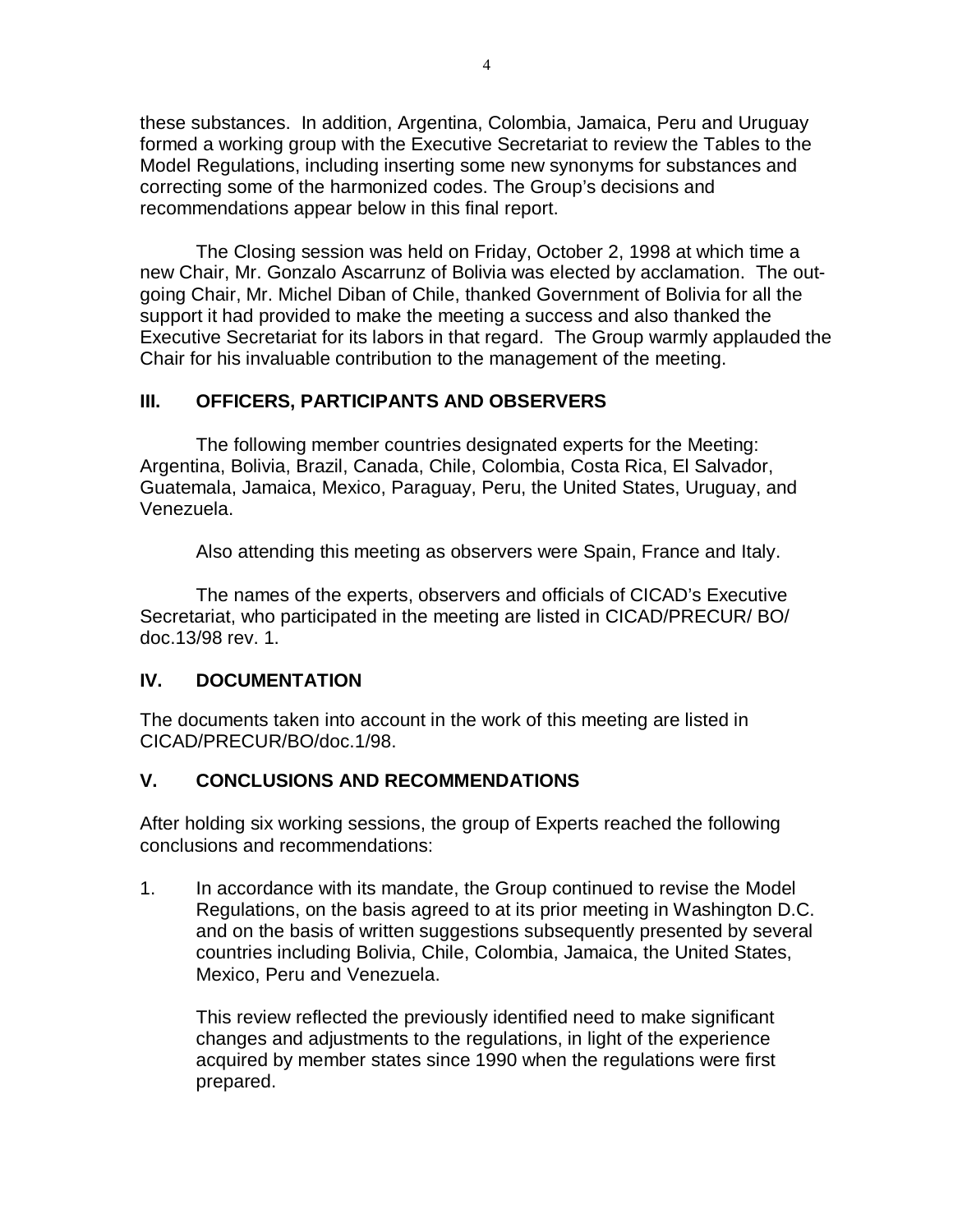The Group agreed:

- (a) to amend the title to read "Model Regulations to Control Chemical Substances Used in the Illicit Production of Narcotic Drugs and Psychotropic Substances". It was concluded that the reference to chemical substances included "precursors" and that therefore no express reference to them was necessary. It was also concluded that controls over machines and materials had not been implemented in the years since the regulations had been approved and were not a major priority in the production of illicit drugs. References to machines and materials were deleted from the substantive part of the Regulations and a recommendation to control the diversion of tabulating and encapsulating machines was added.
- (b) to amend the Part addressing Substances under Surveillance to clarify its meaning.
- (c) to amend the drafting of the Part on Reports with certain technical amendments. As well, the confidentiality provisions were tightened. The Secretariat in reordering the provisions expanded the title to provide for greater specificity
- (d) to amend the various provisions of Control Measures to improve meaning and to add specific references to requirements for the issuance of a license.
- (e) to amend the Part referencing Import and Export requirements to clarify specific provisions in particular with respect to minimum information to be provided.
- (f) to add a new Part on Pre Notification of International Movements of chemicals.
- (g) to add a new Part on Competent Authorities for purposes of international communications and cooperation. In reorganizing the Parts of the Regulation, the Secretariat made this specific in the title of the Part.
- (h) to add an expanded version of Offences. It was also decided to add new Parts to provide for the Investigation and Proof of Offences, Remedial Measures and Extradition and Mutual Legal Assistance.
- (i) to add a new Part on Cooperation with the Private Sector.
- (j) to amend the recommendations to the Model Regulations in order to update them and to provide for the registration of brokers (proposal of United States), to recommend the establishment of national measures for